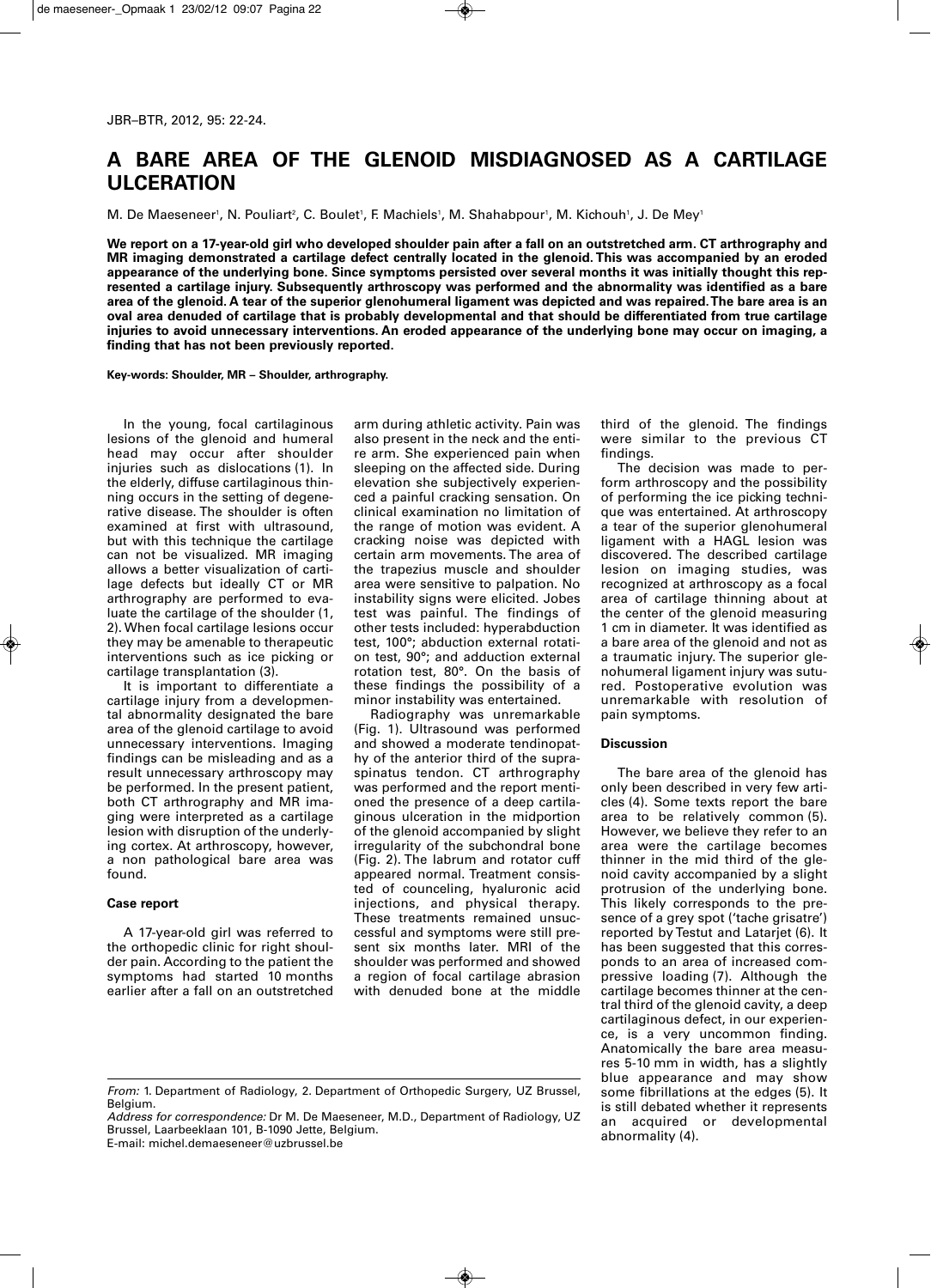

*Fig. 1.* —Transverse (A) and coronal (B) CT arthrography image. Note cartilage defect filling with contrast medium (arrow). Also note irregularity of the underlying bone.



*Fig. 2.* — Coronal proton density weighted MR image. Note defect in the cartilage filling up with a moderate amount of joint fluid (arrow).

No clinical symptoms have been attributed to its presence. Of note, our patient did undergo a traumatic event which would raise the possibility of a traumatic cartilage lesion. The patient in our series was young, corresponding to previously reported findings (4). The clinical importance lies in the fact that it may be mistaken for focal cartilage trauma in which case clinical symptoms would occur and treatments such as icepicking or cartilage transplantation ( 3) could be considered.

On radiographs no abnormalities of the glenoid joint have been described although there may be some increased sclerosis or a bony bump underlying the area. Ultrasound is unable to show the glenoid cartilage and is better suited for assessment of the structures of the rotator cuff. On CT studies the cartilage is poorly identified and although no reports exist it may be assumed this study would be normal. CT arthrography is probably the most valuable technique to show the bare area. Contrast can be seen entering a smoothly marginated rounded focal cartilage defect about at the center of the glenoid and also the glenoid cortical bone can be evaluated in detail. In our case slight deformity of the underlying bone was seen, although no focal sclerosis was evident underlying the lesion. Consecutive slices can show the defect is very focal. However, without knowledge of the existence of this variant it could still be interpreted as a cartilage injury. Findings would be similar on MR arthrography, but MR would be less suited to evaluate the underlying bone. The cartilage can be visualized on MR imaging studies without intraarticular contrast injection if some fluid is present and hence the bare area can also be appreciated on plain MR images again showing a focal area of cartilage thinning at the center of